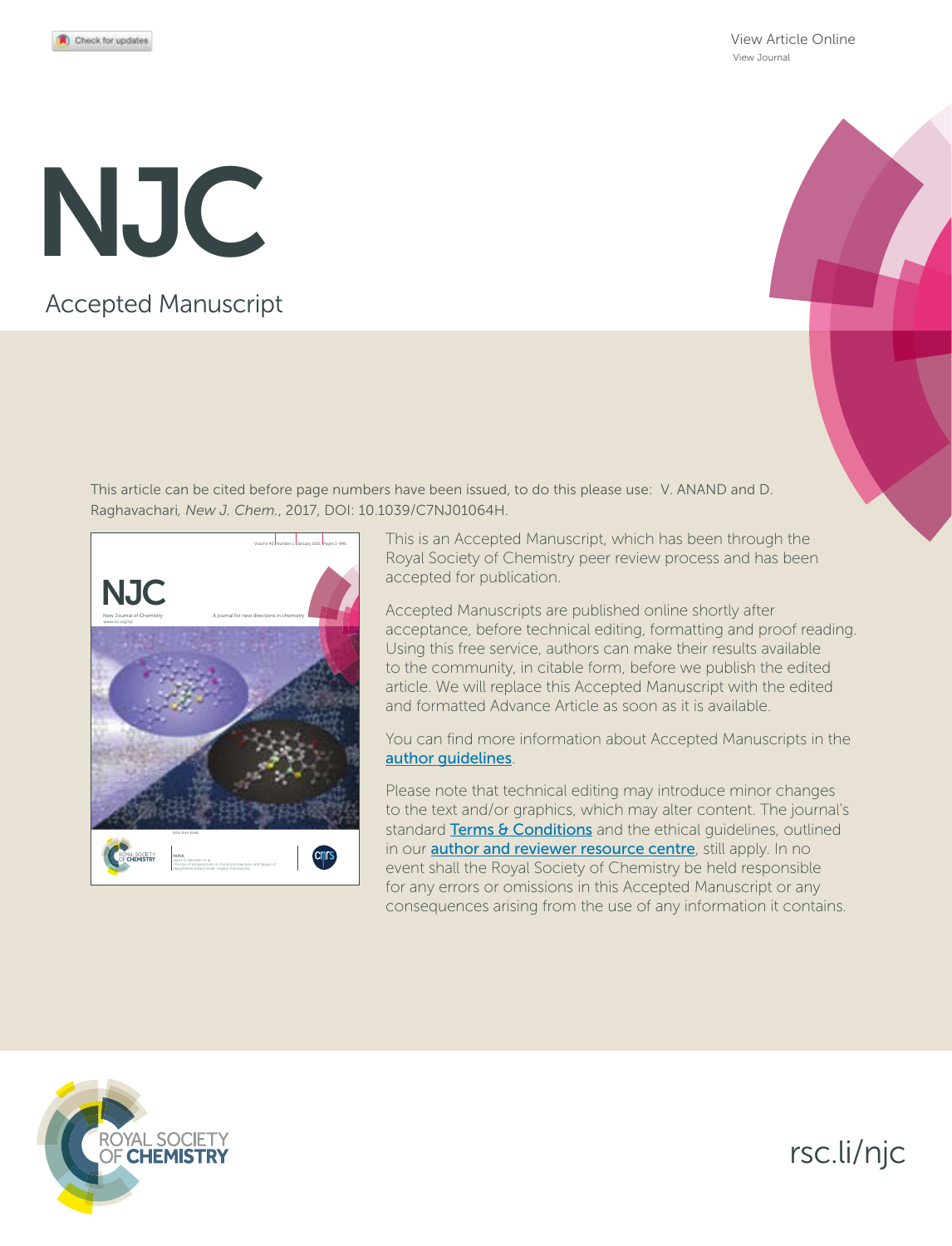Published on 25 July 2017. Downloaded by University of Newcastle on 25/07/2017 15:47:51

YAL SOCIETY<br>CHEMISTRY

# **Journal Name**

# ARTICLE

Received 00th January 20xx, Accepted 00th January 20xx

DOI: 10.1039/x0xx00000x

**www.rsc.org/** 

**White light emission from fluorene-EDOT and phenothiazinehydroquinone based D-π-A conjugated systems in the solution, gel and film forms** 

Vivek Anand and Raghavachari Dhamodharan\*

Two conjugated D-π-A organic molecules, one fluorene-ethylene dioxythiophene (**FL-E**) based and another phenothiazinehydroquinone (**PT-Hq**) based were synthesized and observed to form 1-dimensional microstructures in solid state. These two molecules when mixed with rhodamine B dye (**Rh-B**) and photoexcited at 411 nm, generated white light with Commission Internationale d'Eclairage (CIE) coordinates (0.32, 0.33) in solution state. Similarly, white light was also obtained in the poly(methyl methacrylate) film (0.30, 0.33) and in gelatine gel (0.31, 0.34) for the same composition of the mixture as in the solution state. The correlated colour temperatures obtained in the three phases (6111 K in solution, 6900 K in PMMA film and 6400 K in gelatin gel) suggest that the system emits cool white light. In order to verify the D-π-A nature of the molecules, intramolecular charge transfer studies were done, which revealed that both the molecules showed positive solvatochromism. The plausible mechanism behind white light emission is Forster resonance energy transfer accompanied by simultaneous emission. This was verified through fluorescence titration experiment, lifetime studies, spectral overlap and Forster distance calculations and correlated to results from cyclic voltammetry and DFT studies. This is the first report on the emission of white light from D-π-A system by FRET.

### **Introduction**

White light emitting devices, specifically white light emitting diodes (WLEDs) have gained enormous importance due to their potential applications in the fields of full colour panel displays, liquid crystal displays and back lighting sources.<sup>1-5</sup> Organic materials owing to their low cost, light weight, flexibility, ease of synthesis and the ability to form ultra-thin films are preferred over their inorganic counterparts in white light applications.<sup>6,7</sup> White light in organic materials can be achieved either by blending of different components (simultaneous emission of the three primary colours blue, green, and red) or from a single organic moiety, fluorescence of which, covers the entire visible region. $8-10$  However, due to the constraint imposed by Kasha's rule, it is very difficult for a single organic material to emit white light. Hence, multi component organic white light emitting materials are in high demand.<sup>11,12</sup>

Donor-acceptor (D-A) conjugated organic molecules by virtue

*Department of Chemistry, Indian Institute of Technology Madras, Chennai-600036, India; Email: damo@iitm.ac.in* 

This journal is © The Royal Society of Chemistry 20xx *J. Name*., 2013, **00**, 1-3 | **1**

of their electronic functions, are of immense importance in optoelectronic fields such as organic light emitting diodes (OLEDs), field effect transistors (OFETs) and solar cells. $^{13-15}$  The solution processability and choice of molecular design give extra edge to their applicability. Hence, implication of such donor-acceptor type molecules in white light emission can be of great use.

Although organic conjugated molecules have been used for white light emission, not many D-A type molecules have been exploited for the same.<sup>16-18</sup> For instance, in 2013, Baumgartner *et. al.* reported white light generation based on donoracceptor type dithienophosphole. In the same year, Wang *et. al.* reported two weakly interacting donor-acceptor dyads exhibiting white photoluminescence through controlled acid protonation.<sup>18</sup> In both the reports, white light was obtained using concentrated acids viz. camphorsulfonic acid and trifluoroacetic acid, which are highly corrosive. It is important that such harsh conditions are avoided in the generation of white light. 1D nano- and micro- materials are more promising building blocks for optoelectronic devices as compared to zero dimensional (0-D) materials and in this context D-A type molecules that form one-dimensional (1-D) microstructural morphology are sought after. $19-21$  Even though, solution phase white light generation is more common, the development of white light in gel and film form are of more applicability in optoelectronic devices.<sup>22,23</sup>

Several approaches have been used in producing white light viz. single molecular excited state intramolecular proton

<sup>&</sup>lt;sup>†</sup> Footnotes relating to the title and/or authors should appear here.

Electronic Supplementary Information (ESI) available: [details of any supplementary information available should be included here]. See DOI: 10.1039/x0xx00000x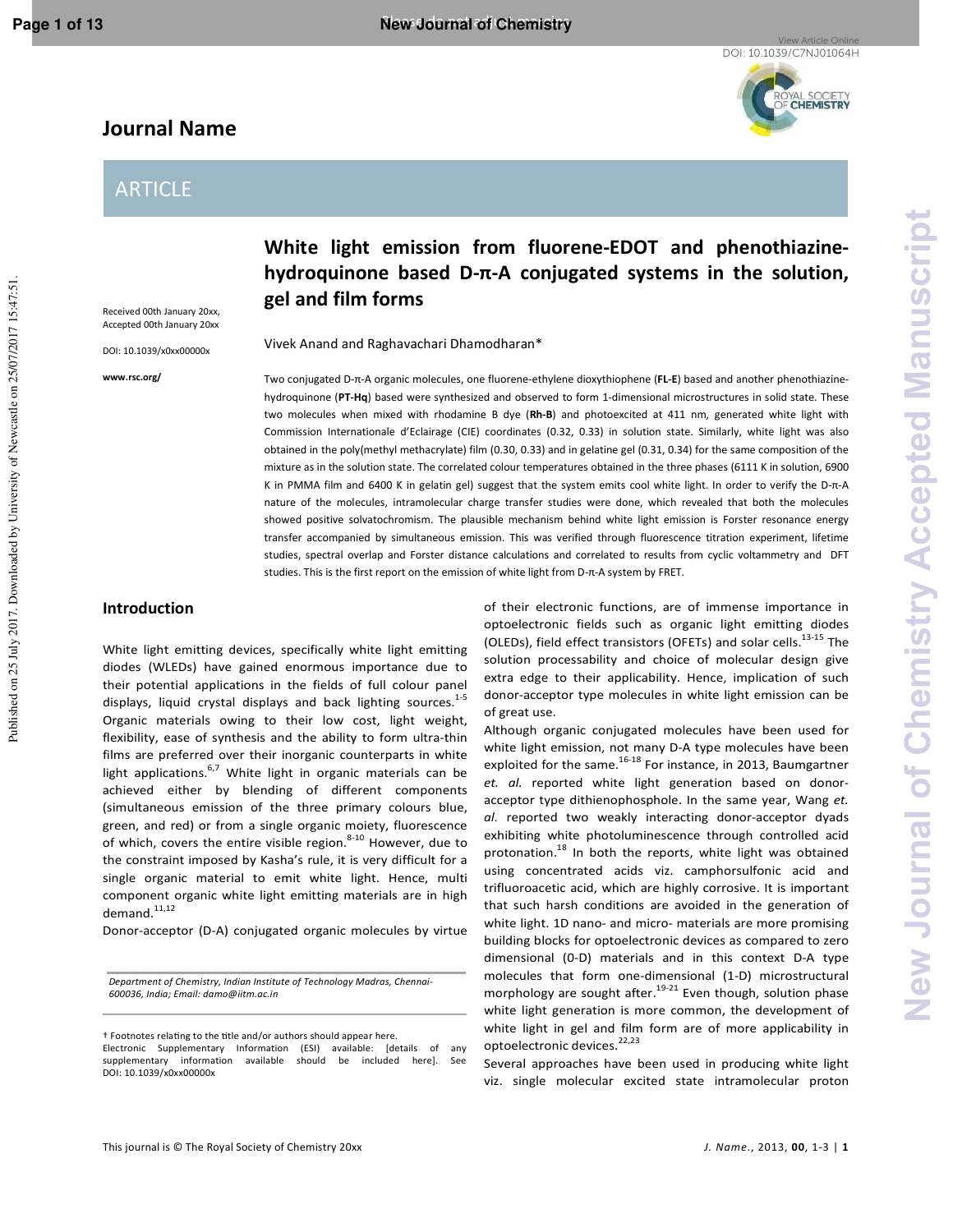**ARTICLE Journal Name** View Article Online DOI: 10.1039/C7NJ01064H

transfer (ESIPT), $24,25$  solvent assisted self-assembly, $22,26,27$ ESIPT coupled aggregation induced enhanced emission<br>(AIEE)<sup>28,29</sup> and fluorescence resonance energy transfer and fluorescence resonance energy transfer (FRET).30-33 FRET is a phenomenon in which a donor moiety in its excited electronic state transfers its energy to an acceptor moiety. Conditions necessary for FRET to take place are appreciable overlap between the fluorescence spectra of the donor and the absorption spectra of the acceptor. Furthermore, the distance between the donor and the acceptor should be small enough for energy transfer to take place.<sup>33,34</sup>

In the above context, the use of non-harsh conditions and white light generation in all the three forms (viz. solution, film and gel) acquire significance. In this work, two conjugated D-π-A organic molecules were designed and synthesised; one fluorene and ethylenedioxythioiphene (EDOT) based (**FL-E**) and another phenothiazine and hydroquinone based (**PT-Hq**). The synthesis of **PT-Hq** is new while we reported the synthesis of FL-E recently.<sup>35</sup> The reasons for choosing the specific fused aromatic ring systems are: fluorene is a good hole transporter, has excellent thermal and chemical inertness as well as good solubility and high fluorescence quantum yield.<sup>36-38</sup> EDOT, on the other hand, exhibits high molar absorption coefficient (ε) and due to the presence of heteroatoms efficiently donates electrons.<sup>39-43</sup> Phenothiazine was chosen because of its nonplanar puckered structure and high fluorescence.<sup>44,45</sup> The motivation behind the synthesis is that when **FL-E**, a blue emitter ( $\lambda_{\text{max}}^{e^{em.}}$  = 440 nm) is mixed with **PT-Hq**, which is a green emitter ( $\lambda_{\text{max}}^{\text{em.}}$  = 517 nm) and an orange coloured rhodamine B dye ( $\lambda_{\text{max}}^{\text{em.}}$  = 579 nm), white light generation can be expected. Interestingly, due to aggregation defect, green emission was observed for **FL-E** in solid state (the solid state fluorescence spectrum of **FL-E** is shown in Fig. S1). Infact, the dialkylfluorene are known to show green emission in the solid state due to keto or aggregation defects.<sup>46-48</sup> The details of the emission and its mechanism were thoroughly examined by fluorescence titration, spectral overlap studies, fluorescence lifetime studies, electrochemical studies and DFT calculations. In order to establish the D-π-A nature of the molecules, intramolecular charge transfer (ICT) studies were also done. Moreover, the emission of white light in poly(methyl methacrylate) [PMMA] film and gelatine gel forms are also obtained.

### **Results and discussion**

### **Synthesis**

The synthesis of **FL-E** was reported by us recently in another context.<sup>35</sup> For the synthesis of **PT-Hq** (for complete numbering of the molecules, please refer to Scheme S1), dialkynedioctyloxybenzene (**5**) was synthesised via Sonogashira reaction from 1,4-diiodooctyloxybenzene (**3**). The 1,4-diiodooctyloxybenzene (**3**) was synthesised by iodination of dioctyloxybenzene (**2**), which in turn was synthesized by the alkylation of hydroquinone (**1**). The bromoaldehyde (**9**) was

obtained by the bromination of (**8**), which in turn, was obtained by the formylation of (**7**), preceded by alkylation of (**6**). Then, bromoaldehyde (**9**) was reacted with dialkynedioctyloxybenzene (**5**) to give **PT-Hq** via Sonogashira coupling reaction (Please see the detailed steps followed in the synthesis in Schemes S1**).** The structure of **PT-Hq** was characterized by the spectroscopic tools and found to be consistent with that expected (elaborate spectroscopic characterization and assignments are given in the supporting information Figs. S2-S7). The structures of blue, green and orange emitting fluorescent moieties viz. **FL-E**, **PT-Hq** and **Rh-B**, respectively, are shown in Scheme 1.



### **Morphology**

In the solid state, **FL-E** and **PT-Hq** formed 1D microwires as shown in Figure 1(a) and 1(b), respectively. The diameter of the microfibers obtained in the case of **FL-E** is 300-350 nm, while that in the case of **PT-Hq** is 150-200 nm. Microfibrous alignment was also obtained in hexane, THF and DMF solution for **PT-Hq**. The attainment of microfibers in solution and solid phase depicts the strength of efficient  $π$ -π stacking, despite the presence of long alkyl chain, which is not very common in the case of organic molecules. This property could enable their use in nanolaser and other nano- and micro- optical devices.<sup>49</sup>

### **ICT studies**

In order to confirm the D-π-A nature of the molecules **PT-Hq** and **FL-E**, intramolecular charge transfer studies were done.

Published on 25 July 2017. Downloaded by University of Newcastle on 25/07/2017 15:47:51.

Published on 25 July 2017. Downloaded by University of Newcastle on 25/07/2017 15:47:51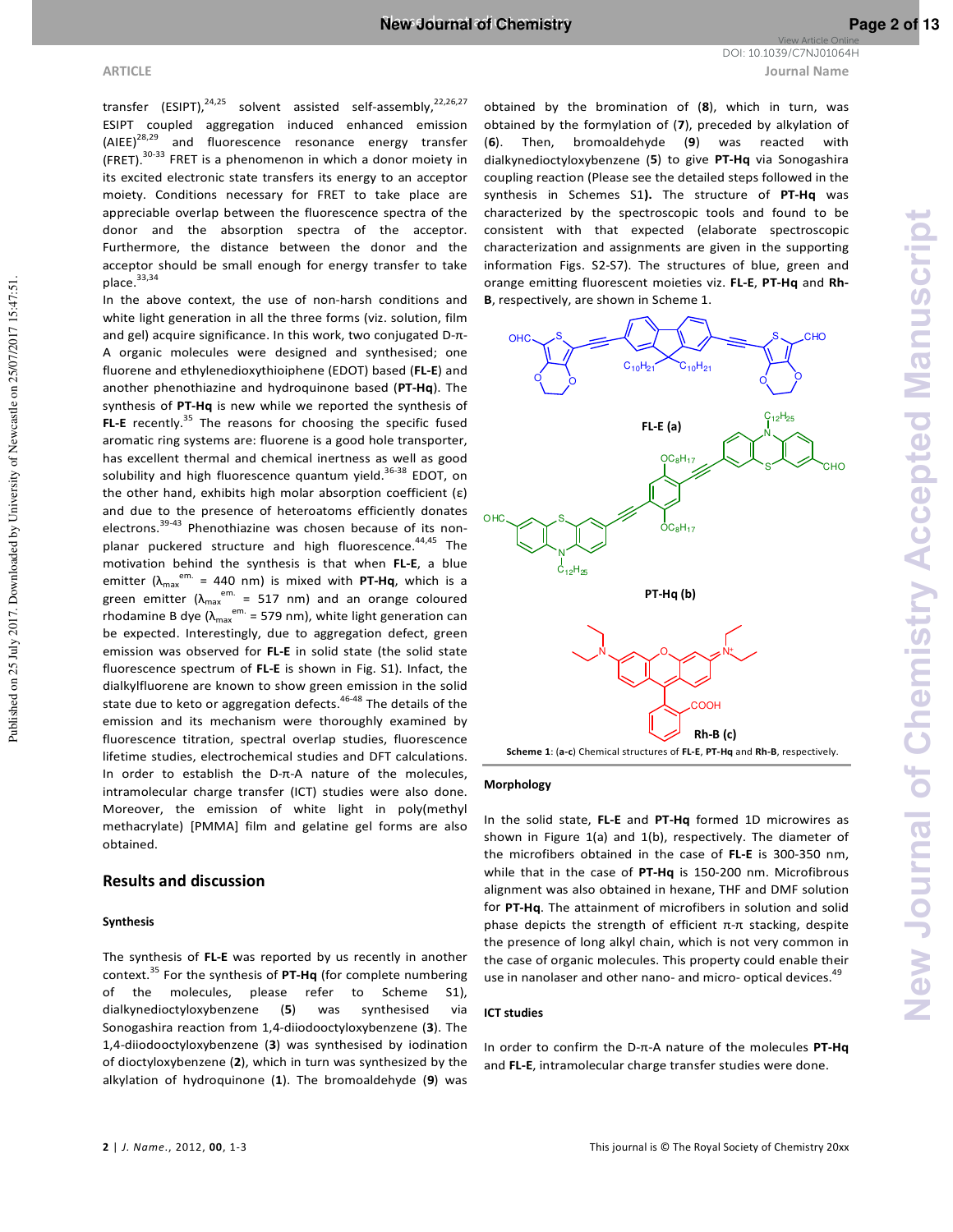Published on 25 July 2017. Downloaded by University of Newcastle on 25/07/2017 15:47:51



**Figure 1**. SEM images of **(a) FL-E** and **(b) PT-Hq** both showing fibrous alignment

The emission spectra of **PT-Hq** in nine different solvents with different polarities were recorded as shown in Figure 2(a). It was found that from hexane ( $\lambda_{\text{max}}$  = 492 nm) to THF ( $\lambda_{\text{max}}$  = 520 nm) there was a red shift of 28 nm in the emission  $\lambda_{\text{max}}$ . Furthermore, from THF to DMSO ( $\lambda_{\text{max}}$  = 543 nm) there was again a red shift of 23 nm in the  $\lambda_{\text{max}}$ . This red shift was accompanied by decrease in fluorescence intensity. These results suggest that the molecule shows positive solvatochromism.50-52 Moreover, in order to get insight into the ICT nature, the emission energy versus solvent polarity study (Lippert-Mataga plot) was carried out as shown in Figure 2(b). A plot of the solvent polarity versus maximum emission energy  $\text{cm}^{-1}$ ) gave a straight line. The linear nature of the curve shows that only one excited state is present.  $53,54$ Similarly, in the case of **FL-E** a red shift of 35 nm was observed in the  $\lambda_{\text{max}}$  of the fluorescence spectrum as the polarity is changed from hexane to DMF. The spectrum is shown in Figure S8. Thus, both the molecules showed ICT properties, which confirm their D-π-A nature.



# **Figure 2**. **(a)** ICT studies of **PT-Hq** in different solvents **(b)** Lippert-Mataga plot for **PT-Hq**

### **White Light Emission (in Solution, Film and Gel Phases)**

The absorption spectra of **FL-E** (in THF), **PT-Hq** (in THF) and **Rh-B** (in water) showed absorption maxima at 406 nm, 411 nm and 553 nm, respectively. While the emission maxima for **FL-E**, **PT-Hq** and **Rh-B** are at 440 nm, 517 nm and 579 nm, respectively. The UV-visible and fluorescence spectra of each of the materials are shown in Figure 3. Inset shows the photographs of the corresponding materials in solution state under UV light.



**Figure 3**. UV-Visible and fluorescence spectra of **FL-E, PT-Hq** and **Rh-B** (λ<sub>exc</sub><sup>em.</sup> =<br>λ<sub>max</sub>. "). Inset shows the photographs of their respective solutions under UV light<br>irradiation

When 1 mL of **FL-E** (in THF) was mixed with 1 mL of **PT-Hq** (in THF) and 1.4 mL of **Rh-B** (in water), each of initial concentrations  $10^{-5}$  M, and excited with UV light of wavelength 411 nm, the mixture exhibited two fluorescence bands at 477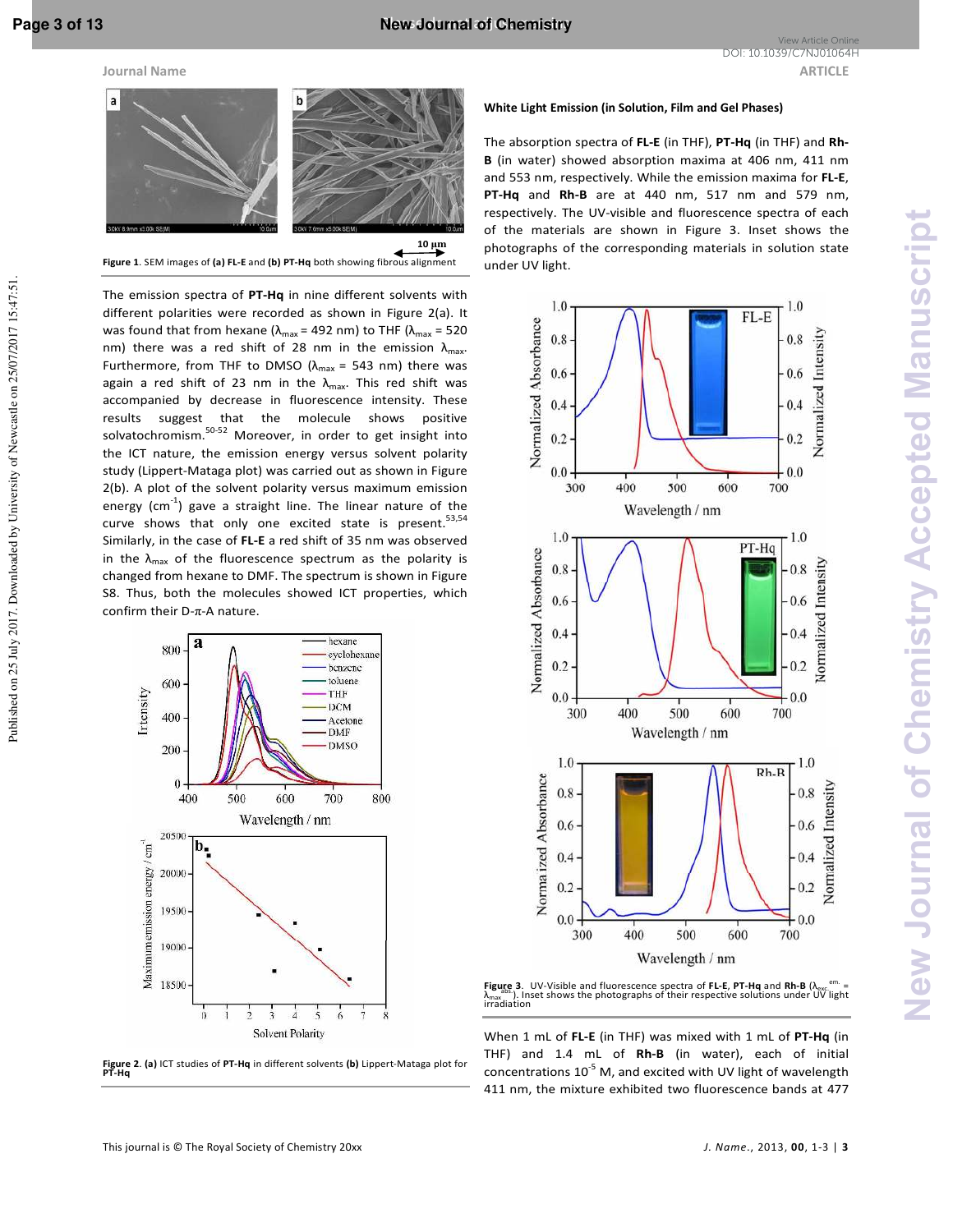**ARTICLE Journal Name** View Article Online DOI: 10.1039/C7NJ01064H

Published on 25 July 2017. Downloaded by University of Newcastle on 25/07/2017 15:47:51.

Published on 25 July 2017. Downloaded by University of Newcastle on 25/07/2017 15:47:51

nm and 585 nm, respectively, as shown in Figure 4(a). It also emitted white light with a commission Internationale de L'eclairage (CIE) coordinates of  $x = 0.32$ ,  $y = 0.33$ , which is almost equal to the standard CIE for white light viz. (0.33, 0.33) and correlated colour temperature (CCT) of 6111 K, as shown in Figure 4(b).



**Figure 4. (a)** Emission spectrum of mixture of **FL-E** (1 mL of 10<sup>-5</sup> M, in THF), PT-Hq (1 mL of 10<sup>-5</sup> M, in THF) and Rh-B (1 mL of 10<sup>-5</sup> M, in THF), PT-Hq excited at 411 nm. Inset shows the photograph of corresponding

The effect of change in the concentration of the molecules on white light emission was studied. At first, the concentration of **FL-E** and **PT-Hq** were kept constant at 1 mL (10<sup>-5</sup> M each) and the concentration of **Rh-B** was increased in aliquots of 0.2 mL (10-5 M). At 1:1:1 ratio of **FL-E:PT-Hq:Rh-B**, the emission intensity due to the peak at 585 nm (mainly due to **Rh-B**) was not equivalent to the peak around 477 nm. The initial results suggest that the value of spectral overlap between **FL-E** and **PT-Hq** was  $7.6 \times 10^{14}$  M<sup>-1</sup> cm<sup>-1</sup> nm<sup>4</sup>, which is higher than that for **PT-Hq** and **Rh-B** (4.88  $\times$   $10^{14}$  M<sup>-1</sup> cm<sup>-1</sup> nm<sup>4</sup>). It was also evident from the quantum yield values that significant energy transfer was taking place from the blue to green component ( $\Phi_{PL}$  = 0.48) as compared to the green to red component ( $\Phi_{PL}$  = 0.18). Hence, the intensity mismatch was probably due to the lesser energy transfer from **PT-Hq** to **Rh-B** as compared to that from **FL-E** to **PT-Hq**. In order to achieve the pure white light emission (0.33, 0.33), the concentration of the red component was increased. At higher concentration, the emission intensity of the red component was increased as a result of partial energy transfer from **FL-E** followed by **PT-Hq**. Hence, 1:1:1.4 molar ratios was the optimized value to get pure white light. The CIE diagram with changing concentration of **Rh-B**, keeping **FL-E** and **PT-Hq** constant is shown in Fig. 5a, while the fluorescence spectra is shown in Fig. 5b. Similarly, the concentration of **PT-Hq** was varied, keeping the concentration of **Rh-B** and **FL-E** constant, the results of which are shown in supporting information Fig. S9. Then, the concentration of **FL-E** was varied, keeping **PT-Hq** and **Rh-B** constant, the results of which are shown in supporting information Fig. S10. These did not lead to appropriate CIE. Thus, the intensity match of the two peaks is critical for efficient white light emission. This intensity match depends on energy transfer and hence on spectral overlap between the molecules, which eventually leads to efficient white light emission.<sup>34</sup>

In control experiments, **FL-E** and **Rh-B** (1 mL each of initial concentration  $10^{-5}$  M) were mixed. The emission spectrum

corresponding to this mixture is shown in Fig. S11. The CIE coordinates for this emission (0.30, 0.29) does not correspond to pure white light (CIE diagram is shown in Fig. S12). Moreover, no white light was obtained in gel or film form by the combination of these two moieties in the same proportion as in solution. In another control experiment, **FL-E** and **PT-Hq** were mixed (1 mL each of initial concentration  $10^{-5}$  M) and excited with UV light of wavelength 411 nm. The CIE obtained was (0.20, 0.28) and does not correspond to white light emission. The results from this study are shown in Fig. S13. Similarly, **PT-Hq** and **Rh-B** were mixed (1 mL each of initial concentration  $10^{-5}$  M) and excited at the wavelength of 411 nm, to give a greenish-orange light with CIE coordinates (0.44, 0.52). This data is presented in Fig. S14. Thus, no efficient white light was obtained by the mixing of any two of these molecules. The mixing of all three components in the mole ratio 1:1:1.4 is a prerequisite for the attainment of efficient white light as confirmed by the test experiments.





The emission of the mixture was studied in the film form (PMMA) and the result is shown in Fig. 6(a). The film showed two fluorescence bands at 494 nm and 590 nm. The CIE coordinate obtained is (0.30, 0.33) [the CIE diagram is shown in Fig. 7(a)] with a CCT of 6900 K. This means that the film emits cool white light. The white light emission was quite stable even after two weeks of the formation of film. Although the colour of the film was pale pink under the normal light, it showed white light when illuminated by UV light as shown in the inset of Fig. 6(a). In order to further broaden its utility, the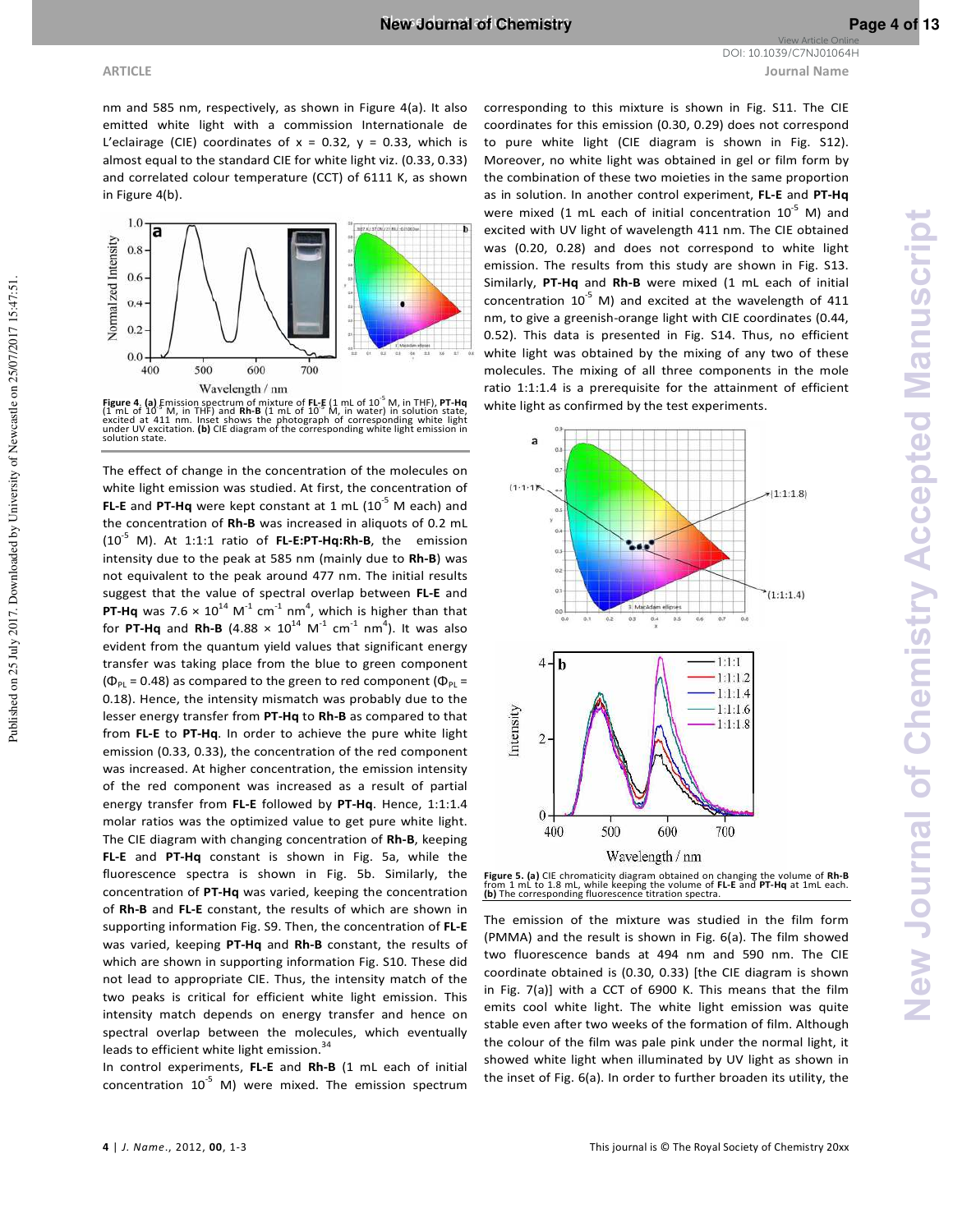Published on 25 July 2017. Downloaded by University of Newcastle on 25/07/2017 15:47:51

### **Journal Name ARTICLE ARTICLE**

emission of light was investigated in the gelatin gel phase. In this case, two fluorescence bands were observed at 471 nm and another at 581 nm, respectively, as shown in Fig. 6(b). The peak around 471 nm is quite broad and may be because of the combination of peaks due to the mixing of **FL-E** and **PT-Hq**. In gel, the CIE coordinates obtained was (0.31, 0.34) [CIE diagram is shown in Fig. 7(b)] and the CCT of 6400 K was obtained. Thus, white light was obtained with excellent CIE in all three phases viz. solution, PMMA film and gelatin gel. The emission was quite persistent and did not lose its white colour even after two weeks. The CCT obtained in all three cases hints towards cool white light emission. The attainment of white light in gel as well as film form enhances its applicability as solid state emitters are always preferred over their solution phase counterparts, from device fabrication point of view in optoelectronic applications.



**Figure 6. (a)** Emission spectrum resulting from the mixture of **FL-E** (10<sup>-5</sup> M, in THF) (10<sup>-3</sup> M, in THF) and **Rh-B** (10<sup>-5</sup> M, in water) in PMMA film, excited at 411 nm. Inset shows the photograph of corresponding whi

### **Deducing the Mechanism**

**Calculation of spectral overlap J(λ), rate of energy transfer** *k*  **and distances r, R**ο**:** 

The rate of energy transfer was calculated using the formula:

$$
k = \frac{E}{(1 - E)\tau_D} \tag{1}
$$

where,



E is the efficiency of energy transfer,  $\tau_D$  is the lifetime of the donor in absence of acceptor. The distance between donor and acceptor was calculated by the formula:

$$
r = \frac{R_o}{\sqrt[6]{k \times \tau_D}}
$$
 (2)

View Article Online DOI: 10.1039/C7NJ01064H

 $R_0$  is the Forster distance, the distance at which rate of energy transfer is 50 %. The Forster distance was calculated by the formula:

$$
R_0 = 0.211[k^2 \times n^{-4} \times Q_D \times J(\lambda)]^{1/6}
$$
 (3)

where,  $\kappa^2$  is the orientation factor (the value of  $\kappa^2$  is taken as 2/3), n is the refractive index of the medium,  $Q_D$  is the quantum yield of the donor in the absence of acceptor and J(λ) is the spectral overlap.

The spectral overlap  $J(\lambda)$  was calculated using the formula:

$$
J(\lambda) = \int_0^\infty F_D(\lambda) \varepsilon_A(\lambda) \lambda^4 d(\lambda) = \frac{\int_0^\infty F_D(\lambda) \varepsilon_A(\lambda) \lambda^4 d(\lambda)}{\int_0^\infty F_D(\lambda) d(\lambda)} \qquad (4)
$$

where,  $F_D(\lambda)$  is the corrected fluorescence intensity of the donor in the wavelength range of  $\lambda$  to  $\lambda + Δλ$  with the total intensity (area under the curve) normalized to unity and  $\varepsilon_A$  is molar extinction coefficient of the acceptor.

The transfer energy was calculated using the formula:

$$
E = 1 - \frac{\tau_{DA}}{\tau_D} \tag{5}
$$

where,  $\tau_{DA}$  is the lifetime of the donor along with the acceptor and  $\tau_{\scriptscriptstyle \text{D}}$  is the lifetime of the pure donor.<sup>55</sup>

In order to investigate the mechanism of white light emission, the absorption and emission spectrum of the individual components were compared. This reveals that there is sufficient overlap between the emission spectrum of the donor to the absorption spectrum of the acceptor molecules as shown in Figure 8. The quantum yields for the emission of **FL-E**  and **PT-Hq** were measured using fluorescein and anthracene, respectively, as standards in THF. The quantum yields for the emission are found to be 0.43 and 0.57 for **FL-E** and **PT-Hq,**  respectively (the formula used to calculate quantum yield is given in eq. S1). The quantum yield for the emission of rhodamine B, as obtained from literature is 0.31 in water. $56$ 

 To investigate the mechanism of white light emission further, the spectral overlap J( $\lambda$ ), Forster distance between the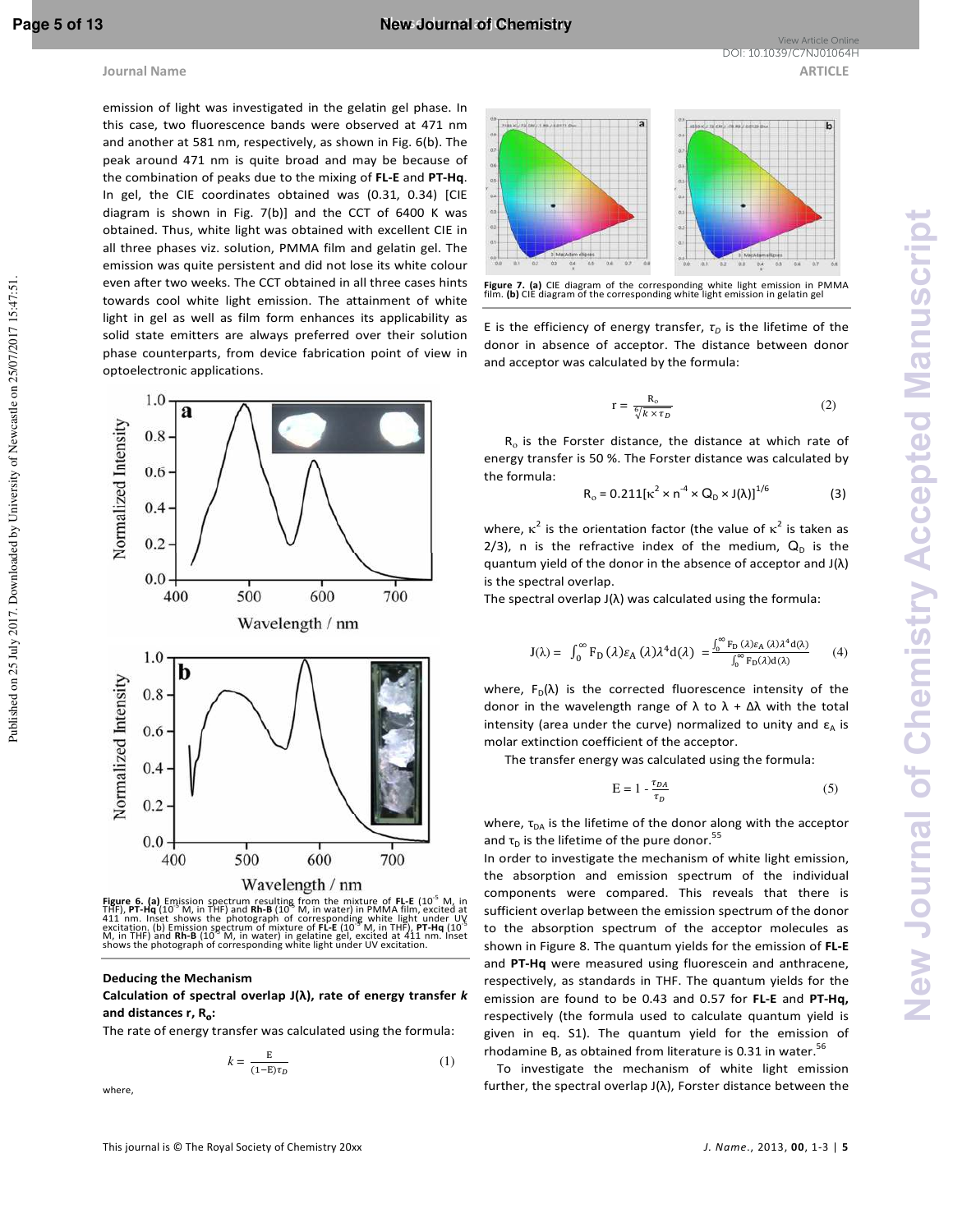**ARTICLE Journal Name** View Article Online DOI: 10.1039/C7NJ01064H

donor and acceptor were assessed. A significant overlap between the emission spectra of **FL-E** and the absorption spectra of **PT-Hq** was observed in the solution state as shown in Figure 8(a). In fact, the spectral overlap  $J(\lambda)$  for the system was found to be 7.6  $\times$  10<sup>14</sup> M<sup>-1</sup> cm<sup>-1</sup> nm<sup>4</sup> as calculated using eq. 4. The Forster distance between the donor **FL-E** and acceptor **PT-Hq**, as calculated from eq. 3 is 4.11 nm, which is within the expected range for smooth RET. A good spectral overlap between the emission spectrum of **PT-Hq** and the absorption spectrum of **Rh-B** was also observed as shown in Figure 8(b). The spectral overlap  $J(\lambda)$  was calculated using eq. 4 and was found to be  $4.88 \times 10^{14}$  M<sup>-1</sup> cm<sup>-1</sup> nm<sup>4</sup>. The Forster distance was found to be 4.08 nm (eq. 3). The rate of energy transfer was also determined using eq. 5 and eq. 1, and was found to be 12.4  $\times$  10<sup>7</sup> s<sup>-1</sup>. Finally, the distance between the donor and the acceptor was calculated using eq. 2 and was found to be 4.5 nm. The emission spectrum of **FL-E** was also observed to overlap significantly with the absorption spectrum of **Rh-B** as shown in Figure 8(c). The spectral overlap integral J(λ) was calculated to be 2.94  $\times$  10<sup>14</sup> M<sup>-1</sup> cm<sup>-1</sup> nm<sup>4</sup>, although the value is less than that for **FL-E** & **PT-Hq** and **PT-Hq** & **Rh-B** pairs. The essential conditions for FRET to take place are: appreciable overlap between the fluorescence spectra of the donor and the absorption spectra of the acceptor; and the distance between the donor-acceptor chromophore (Forster distance) should be between 1-10 nm. All the values obtained in this case agree with the above mentioned criterion and hence strongly correspond to the possibility of FRET.

### **Fluorescence Titration**

 The change in the fluorescence intensity of the donor molecule in the presence of the acceptor molecule (fluorescence titration) was studied to investigate the mechanism of emission further. To a solution of **FL-E** in THF (1 mL of  $10^{-4}$  M), **PT-Hq** was added such that there was a gradual increase in the concentration of **PT-Hq** from 1 μM to 6 μM, keeping the concentration of **FL-E** constant (For example, at first 1 mL each of  $10^{-4}$  M FL-E was taken in 7 cuvettes; then in the first cuvette 9 mL of THF was added to give a solution of 10-5 M solution of **FL-E**. In the second cuvette, 8 mL of THF was added along with 1 mL of 10<sup>-5</sup> M **PT-Hq**, to give 10<sup>-5</sup> M **FL-E** and 1 μM **PT-Hq.** Similarly, other solutions were made.). This resulted in a decrease in fluorescence intensity of the donor moiety with the concomitant increase in fluorescence intensity of the acceptor as shown in Fig. 9(a). For each 1 μM addition of **PT-Hq** solution, there was a decrease in fluorescence intensity at around 440 nm, while there was a gradual increase in fluorescence intensity at around 517 nm. There was also a gradual red shift in the emission peak due to **PT-Hq** from 509 nm to 517 nm. This observation suggests that energy transfer is taking place through FRET. Similar experiment was done starting from **PT-Hq** in THF to which **Rh-B** (in water) was added in lots 2 μM for each addition. Here again, there was a decrease in fluorescence intensity of donor moiety at around 517 nm, while there was a gradual increase in fluorescence intensity of the acceptor at around 590 nm as shown in Figure

9(b). There was also a gradual red shift in the emission peak of **Rh-B** from 584 to 590 nm. The initial sudden decrease in the intensities of **PT-Hq** may be due to the gradual addition of water, as water is a quencher of the fluorescence of **PT-Hq** as verified by ACQ experiments done for **PT-Hq**. The photoluminescence spectra of **PT-Hq** in THF/water mixture with 0 to 90 % water fraction is shown in Fig. S15. It can be seen that as the concentration of water was increased, there was a continuous decrease in fluorescence intensity. To further confirm the FRET mechanism, to a solution of **FL-E** in THF  $(1 \text{ ml of } 10^{-4} \text{ M})$ , **Rh-B** (in water) was added such that there was a gradual increase in the concentration of **Rh-B** while that of FL-E was constant (10<sup>-5</sup> M). In this case also, a decrease in the intensity of blue component with the gradual increase in the intensity of red component was observed on addition of each 1 μM concentration of **Rh-B** as shown in Figure 9(c), along with the red shift in the  $\lambda_{\text{max}}$  of **Rh-B** from 587 nm to 592 nm. The signature of FRET is simultaneous increase in the fluorescence intensity of acceptor with the gradual decrease in the intensity of donor on addition of increasing concentration of acceptor to a fixed concentration of donor. This is clearly evident in all the three cases.

### **Lifetime studies**

To further verify if FRET could be operational, the fluorescence lifetimes of **PT-Hq** and **PT-Hq** along with **Rh-B** in solution phase were recorded. The average lifetime of the mixture of **PT-Hq** and **Rh-B** was found to be 2.66 ns, while that for pure **PT-Hq** was 3.98 ns (as shown in Fig. 10). Clearly, there is a decrease in the lifetime of the mixture as compared to pure **PT-Hq**. All these observations lead to the conclusion that FRET is responsible for the energy transfer taking place from **FL-E** to **PT-Hq** to **Rh-B.** Interestingly, there was energy transfer taking place directly from **FL-E** to **Rh-B**. The FRET mechanism is illustrated elaborately in Scheme 2.

### **Electrochemical studies**

The electrochemical behaviour of the molecules **FL-E** (in DCM), **PT-Hq** (in DCM) and **Rh-B** (in water) was investigated in solution state as shown in Figure 11. The CV of the molecules envisaged an oxidation process with  $E<sub>onset</sub>$  oxidation at 1.13, 0.62 and 0.15 V for **FL-E**, **PT-Hq** and **Rh-B**, respectively. In the case of **PT-Hq,** the oxidation process was reversible unlike **FL-E** and **Rh-B**, where irreversible oxidation took place. The onset of oxidation peak can be attributed to the formation of radical cation in the molecules. The irreversible reduction peaks were obtained at -0.98, -1.23 and -0.92 V for **FL-E**, **PT-Hq** and **Rh-B**, respectively. The redox potential of  $Fc/Fc^*$  (standard value 4.8 eV with respect to vacuum) was observed at 0.33 V in 0.2 M terabutylammoniumhexafluorophosphate/DCM solution. Based on this, the HOMO and LUMO energy levels of the molecules were estimated using the equation. $\frac{5}{3}$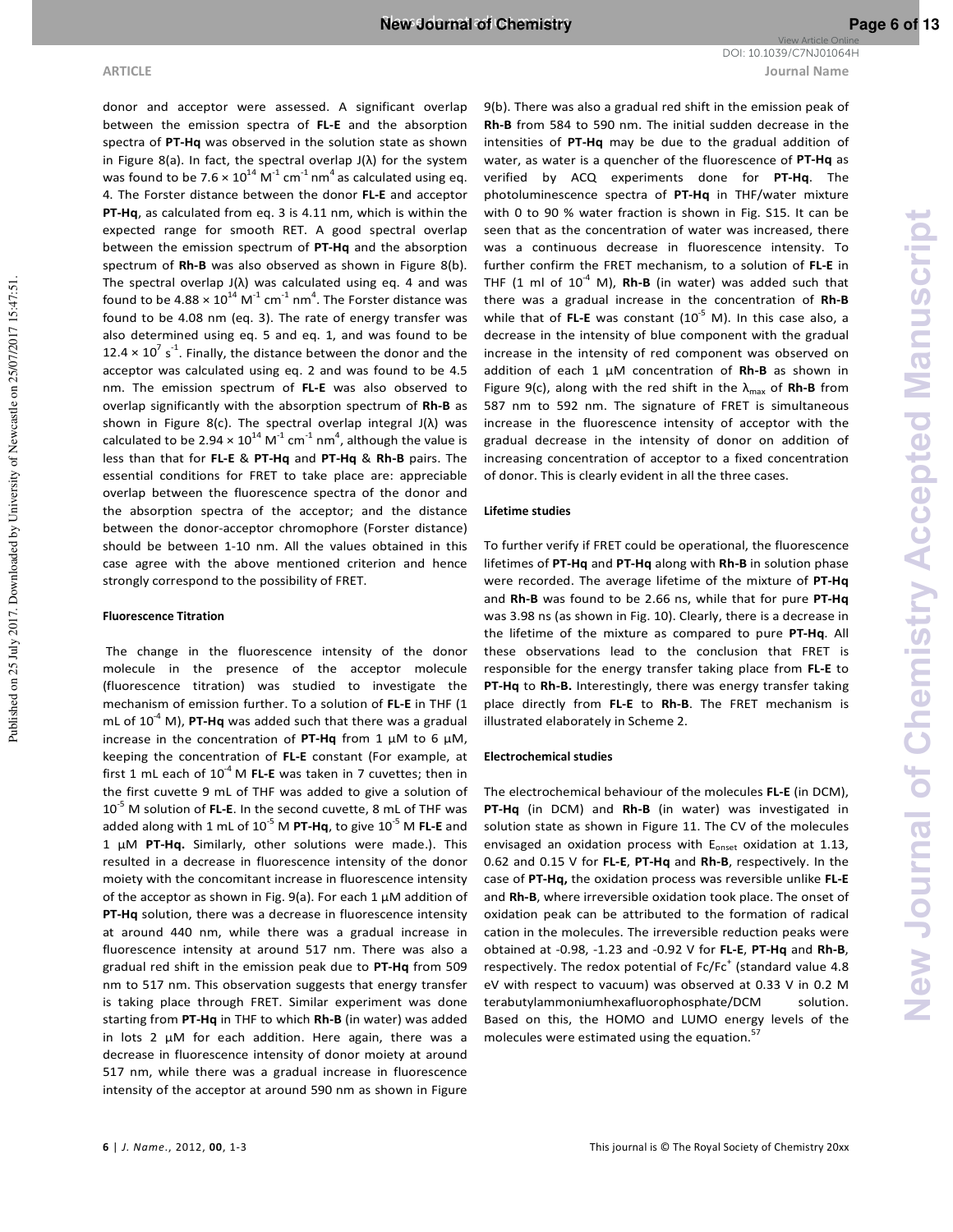Published on 25 July 2017. Downloaded by University of Newcastle on 25/07/2017 15:47:51

## **Page 7 of 13 New Journal of Chemistry**

View Article Online<br><mark>DOI: 10.1039/C7NJ01064H</mark>



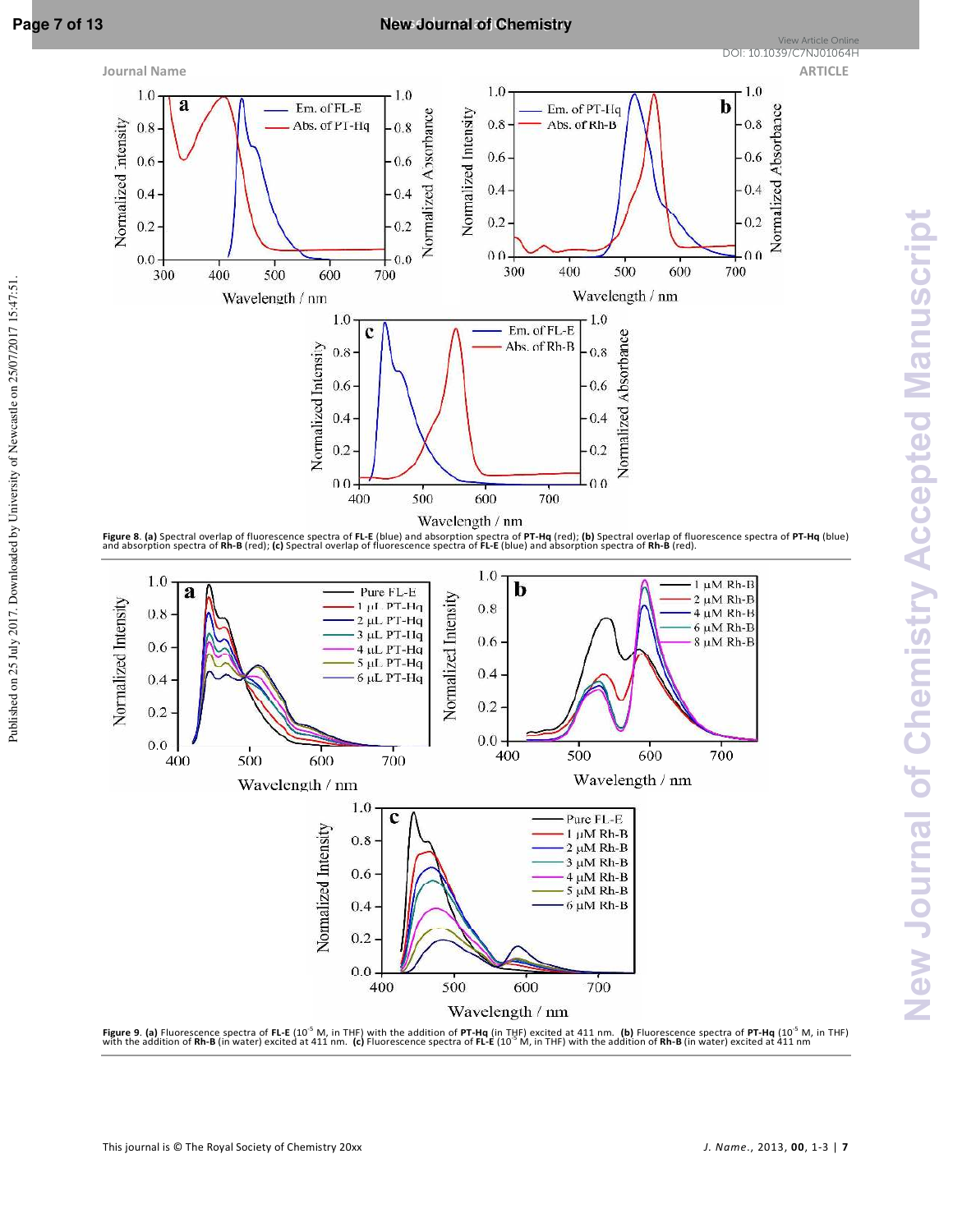Published on 25 July 2017. Downloaded by University of Newcastle on 25/07/2017 15:47:51



**Figure 10***.* Fluorescence decay curves of pure **PT-Hq** (10-5 M in THF) and **PT-Hq** with **Rh-B** (10-5 M in water)



**Scheme 2:** Schematic presentation of FRET for the molecules **FL-E**, **PT-Hq** and **Rh-B** in solution along with their approximate energy level diagrams.

$$
E_{HOMO} = - (E^{OX} + 4.47) \text{ eV}
$$
 (6)

$$
E_{LUMO} = -(E^{red} + 4.47) \text{ eV} \tag{7}
$$

where,  $E^{OX}$  and  $E^{red}$  are the onset potentials of oxidation and reduction, respectively, as measured against  $Ag/AgNO<sub>3</sub>$ reference for **FL-E** and **PT-Hq**, while Ag/AgCl electrode was used as reference for **Rh-B**. The HOMO energy levels of the molecules are -5.60, -5.09 and -4.62 eV for **FL-E**, **PT-Hq** and **Rh-B**, respectively. Thus, the HOMO levels decrease consecutively from blue (**FL-E**) to green (**PT-Hq**) to red (**Rh-B**), as expected. The LUMO levels, on the other hand, are - 3.49, -3.24, -3.55 eV for **FL-E**, **PT-Hq** and **Rh-B**, respectively. The energy band gaps were calculated by subtracting the LUMO energy levels from HOMO energy levels. The electrochemical band gaps are found to be 2.11, 1.85, 1.07 eV for **FL-E**, **PT-Hq** and **Rh-B**, respectively. Furthermore, when the electrochemical band gaps were compared with those of optical band gaps, which were calculated from the solid state UV-visible spectra of the compounds, the values obtained were similar. The optical band gap was calculated

**ARTICLE Journal Name**

using the formula 1240/ $\lambda_{onset}$ . The values found are 2.14, 2.03 and 1.72 eV, respectively. The solid state UV-visible spectra of the compounds are shown in Fig. S16. Thus, energy band gaps decreases from **FL-E** to **PT-Hq** to **Rh-B**. This indicates that energy transfer may be possible between **FL-E** and **PT-Hq** and also between **PT-Hq** and **Rh-B**. Hence, electrochemical studies are also in agreement with the possibility of FRET and also enable better understanding of the positions of energy levels in the molecules.



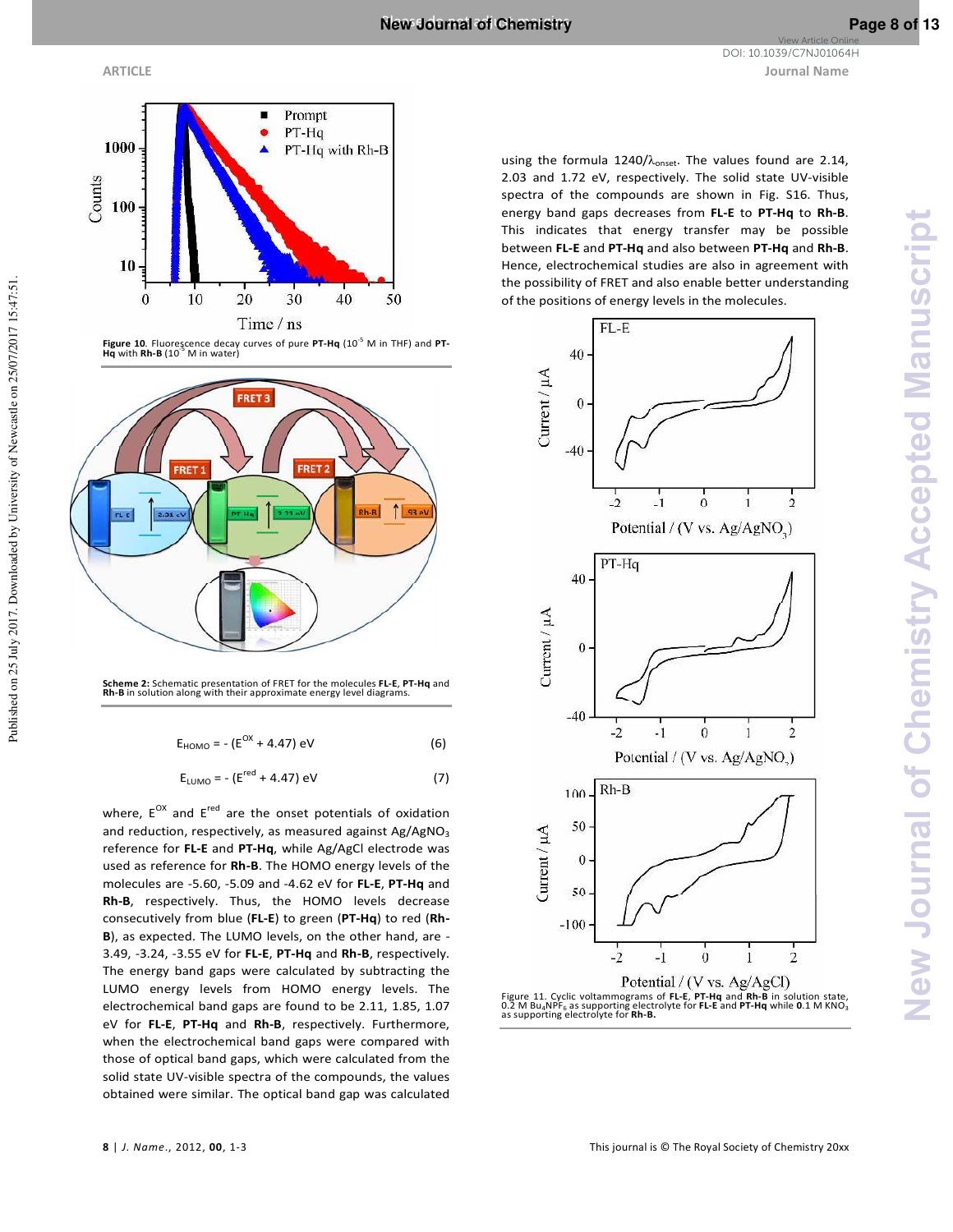Published on 25 July 2017. Downloaded by University of Newcastle on 25/07/2017 15:47:51

### **DFT studies**

Gas phase density functional theory (DFT) calculations (B3LYP/6-31G<sup>\*</sup> level) were carried out to get insight into the electronic distribution and to study the chances of energy transfer between the molecules. The DFT generated HOMO and LUMO levels were also calculated for all the three molecules. The HOMO, LUMO pattern are shown in Figs. 12(a)-12(c).

In the case of **FL-E,** the HOMO is located on fluorene and on the sulphur atom of EDOT, while LUMO and LUMO + 1 degenerate orbitals are located on the oxygen atoms of EDOT (LUMO + 1 orbital is shown in Fig. S17). Oxygen being most electronegative carries most of the negative charge. Thus, the HOMO and LUMO levels are separated and localized. The HOMO energy level is 6.02 eV, while LUMO energy level is 3.71 eV and the energy band gap is 2.31 eV. This value is characteristic of blue emitters. On the other hand in **PT-Hq**, the HOMO-LUMO is uniformly delocalized throughout the molecule. This is common in case of molecules, which quickly deactivate after excitation and hence are highly emissive.<sup>58</sup> In fact, **PT-Hq** is highly emissive in the green region of the electromagnetic spectrum. Moreover, the theoretically calculated HOMO energy level is 5.11 eV, while LUMO energy level is 2.90 eV. This leads to energy band gap of 2.21 eV. In **Rh-B** the HOMO is located on the positively charged nitrogen atom, while LUMO is located throughout the molecule. The HOMO energy level is 4.10 eV and LUMO energy level is 3.18 eV, which gives energy band gap of 0.93 eV. Although, this value does not correspond to red emission, it is very close to it. Thus, the theoretically estimated values of energy levels and band gaps are similar to those of electrochemically determined values. When the theoretically calculated energy levels were compared, it was found that the values decrease gradually on moving from **FL-E** to **PT-Hq** to **Rh-B**. Hence this is an indication that energy transfer might be possible between the molecules. Thus, computational studies are also in agreement with the possibility of FRET. Furthermore, time dependent DFT studies (TDFT) were done to model the absorption process. The important electronic transitions along with the oscillator strength, wavelength and energy are shown in Table 1.

|       | Energy<br>/cm $^{-1}$ | /nm   | Osc.<br>Strength | <b>Energy Levels</b> |
|-------|-----------------------|-------|------------------|----------------------|
| PT-Hq | 21219                 | 471.3 | 1.49             | HOMO→LUMO<br>(92 %)  |
| FL-E  | 18908                 | 528.8 | 0.30             | HOMO→LUMO<br>(84%    |



### **Conclusions**

 Two conjugated D-π-A organic molecules (**FL-E** and **PT-Hq**) were synthesized and observed to form 1D-microstructure in the solid state suggesting the presence of strong and efficient π-π interactions. These two molecules were mixed with rhodamine-B (**Rh-B)** dye in requisite proportion to produce white light in solution, PMMA film and gel phase. When mixed in molar ratio of **FL-E**:**PT-Hq**:**Rh-B** = 1:1:1.4, white light was obtained with CIE coordinates of 0.32 and 0.33 on excitation at 411 nm, the values being almost equal to that for pure white light. Similarly, the CIE obtained in film and gel form are (0.30, 0.33) and (0.31, 0.34), respectively. The combination of all three moieties (not any two) is crucial for white light emission as confirmed by the control experiments. Optimum correlated colour temperatures were also obtained in all the three cases. The values of CCT hint towards cool white light emission in all the three phases. The plausible mechanism for white light generation in solution state was found to be FRET as thoroughly studied by fluorescence titration, lifetime, and spectral overlap integral calculations. The energy band gaps as calculated from electrochemical studies were found to be 2.11, 1.85 and 1.07 eV for **FL-E**, **PT-Hq** and **Rh-B**, respectively. Thus, the decrease in band gaps from **FL-E** to **Rh-B** is an indicator of the probability of energy transfer. Furthermore, DFT studies agree with the possibility of FRET and were also used to study the electronic distribution and arrangements of the energy levels in all the three molecules. It was observed that the values of energy levels obtained from DFT studies are in agreement with those from electrochemical experiments.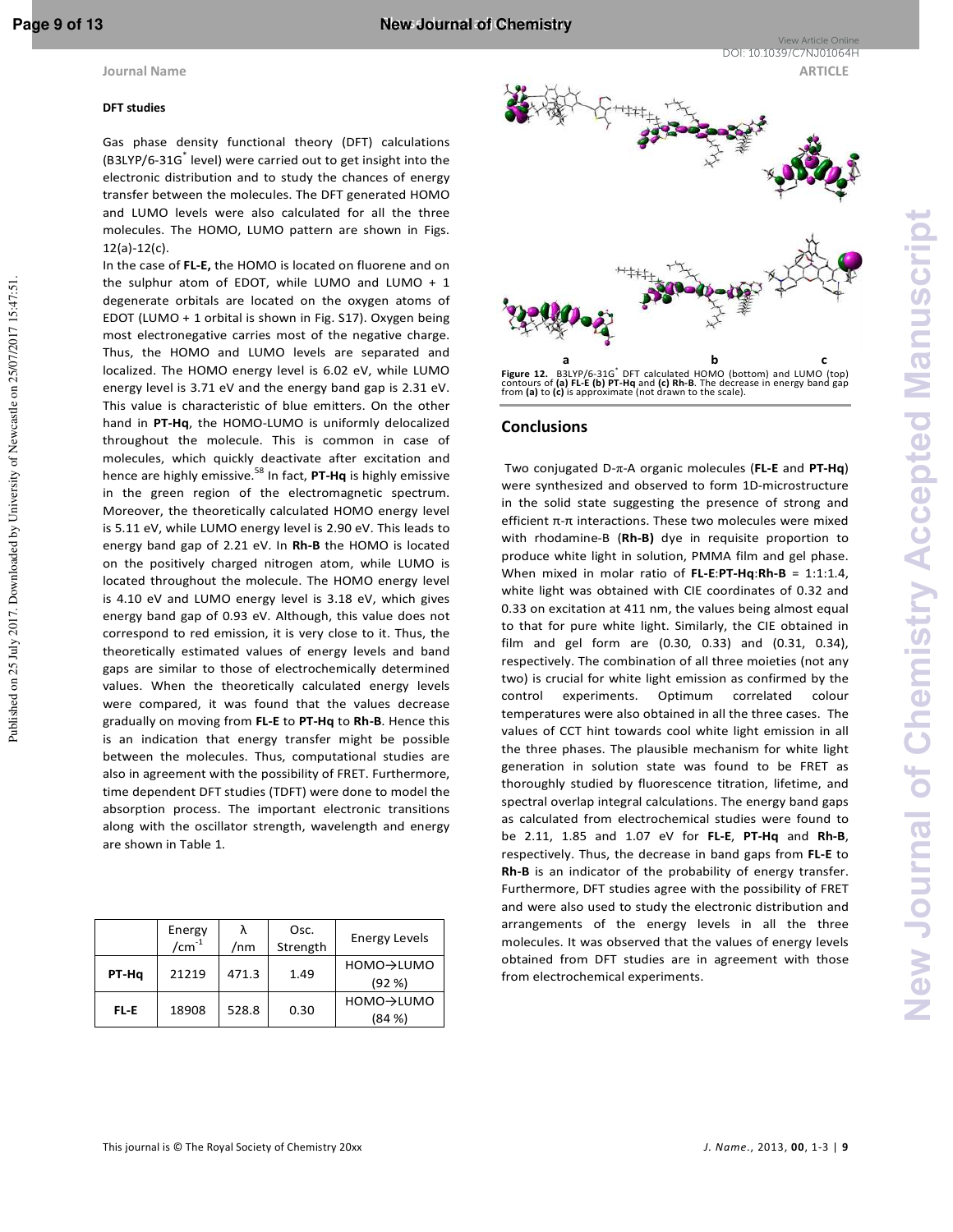

View Article Online

### **Experimental section**

### **Materials.**

Palladium (II) chloride [which was used to synthesise the catalyst  $PdCl<sub>2</sub>(PPh<sub>3</sub>)<sub>2</sub>$ ] and CuI were purchased from Sigma Aldrich and Finar & Co., respectively. The compounds 3,4 ethylenedioxythiophene and phenothiazine were purchased from Sigma Aldrich. Fluorene and hydroquinone were purchased from Alfa Aesar. All these chemicals were used as such without further purification. The solvents: DIPA, THF, DCM and toluene were purchased from Rankem & Co. and were distilled when necessary, using standard procedure. The deuterated solvents were purchased from Sigma Aldrich. Poly(methyl methacrylate) [PMMA] was purchased from L. G. Polymers while gelatin was purchased from S. D. fine-Chem. Pvt. Ltd.

### **Synthesis of PT-Hq**

Published on 25 July 2017. Downloaded by University of Newcastle on 25/07/2017 15:47:51.

Published on 25 July 2017. Downloaded by University of Newcastle on 25/07/2017 15:47:51

**PT-Hq** (new) was prepared using standard Sonogashira coupling reaction [Scheme 3]. The procedure is as follows: In a two-necked round bottom flask, the bromo-compound (**9**) (11.50 mmol, 2.2 eq.), Pd (II) (10 mol %), and CuI (10 mol %) were dissolved in a 1:1 mixture of solvents (DIPA:THF) (total 80 mL) and degassed for 15 minutes using argon. Then, a degassed solution of dialkyne (**5**) (5.23 mmol, 1 eq.) in THF was added through a syringe to the reaction mixture at room temperature (final solvent ratio =  $1:1$ ). Then, the temperature was raised to 70 °C and maintained for 12 h. After the reaction, the solvents were evaporated under vacuum and the residue was extracted with DCM and water, washed with brine solution, dried with  $Na<sub>2</sub>SO<sub>4</sub>$  and filtered. The solvent was removed under vacuum and the resulting crude product was purified by silica gel column chromatography (hexane/DCM 3/2) to give the compound **PT-Hq**. Yield: 70 %, yellow solid. Mp. 89 °C. <sup>1</sup>H NMR (400 MHz, CDCl<sub>3</sub>): δ 9.79 (s, 2H), 7.64 (d, J = 6.8 Hz, 2H), 7.57 (s, 2H), 7.31 (d, *J* = 6.8 Hz, 2H), 7.25 (s, 2H), 6.96 (s, 2H), 6.89 (d, *J* = 6.8 Hz, 2H), 6.81 (d, *J* = 6.8 Hz, 2H), 4.01 (t, *J* = 5.2 Hz, 4H), 3.88 (t, *J* = 6.0 Hz, 4H), 1.79-1.85 (m, 8H), 1.52-1.69 (m, 4H), 1.37-1.43 (m, 5H), 0.87-1.35 (m, 47H), 0.86-0.88 (m, 12H).  $^{13}$ C NMR (125 MHz, CDCl<sub>3</sub>):  $\delta$  190.0, 153.5, 150.0, 143.4, 131.3, 131.0, 128.5, 124.5, 123.8, 118.6, 116.7, 115.6, 115.0, 113.8, 93.9, 86.5, 69.6, 48.2, 32.0, 31.9, 29.7, 29.6, 29.5, 29.4, 29.3, 29.2, 26.8, 26.7, 26.2, 22.7, 14.2. IR (KBr): 2924, 2857, 1682, 1581, 1357, 1469, 1413, 1200, 820, 719, 552 cm-1. UV-Vis (DCM) *λmax*: 417 nm. MS (MALDI) *m/z*: 1168.72 (100 M<sup>+</sup>). Anal. Calcd. for  $C_{76}H_{100}N_2O_4S_2$ : C, 78.04; H, 8.62; N, 2.39. Found: C, 78.35; H, 8.97; N, 2.50. All the spectral data with assignments are given in supporting information.



**Scheme 3:** Synthesis of **PT-Hq** (for complete numbering of the molecules please refer to **Scheme S1** of supporting information).

### **Polymeric film and gel preparation**

### **Preparation of white light emitting PMMA film**

PMMA film was prepared by adding 0.5 g of PMMA to a solution containing 1 mL of **FL-E** in THF, 1 mL of **PT-Hq** in THF and 1.4 mL of **Rh-B** in water, each of initial concentration  $10^{-5}$  M. The viscous solution was kept overnight for drying at room temperature to obtain the desired film.

### **Preparation of white light emitting gelatin gel**

Gelatin gel was prepared by dissolving 0.5 g of gelatine in 10 mL of distilled water (5 % w/v). To this viscous solution, the mixture of 1.4 mL of **FL-E** in THF, 1 mL of **PT-Hq** in THF and 1.4 mL of **Rh-B** in water (each of initial concentration  $10^{-5}$  M) was added. The final mixture was heated to 65 °C, and then placed in the refrigerator, maintained at a temperature of 10 °C, overnight, to get the required white gel.

### **Characterization**

Melting points were determined using SUNBIM (India) melting point apparatus.  ${}^{1}$ H NMR spectra were measured on a BRUKER AVANCE 400 (400 MHz for  $^1$ H) spectrometer. The chemical shift values of  ${}^{1}$ H NMR are expressed in parts per million downfield relative to the internal standard, tetramethylsilane ( $\delta$  = 0 ppm) or chloroform ( $\delta$  = 7.26 ppm). Splitting patterns are indicated as s, singlet; d, doublet; t, triplet; q, quartet; m, multiplet.  $^{13}$ C NMR spectra were measured on a BRUKER AVANCE 500 (125 MHz for  $^{13}$ C) spectrometer with tetramethylsilane ( $\delta$  = 0 ppm) or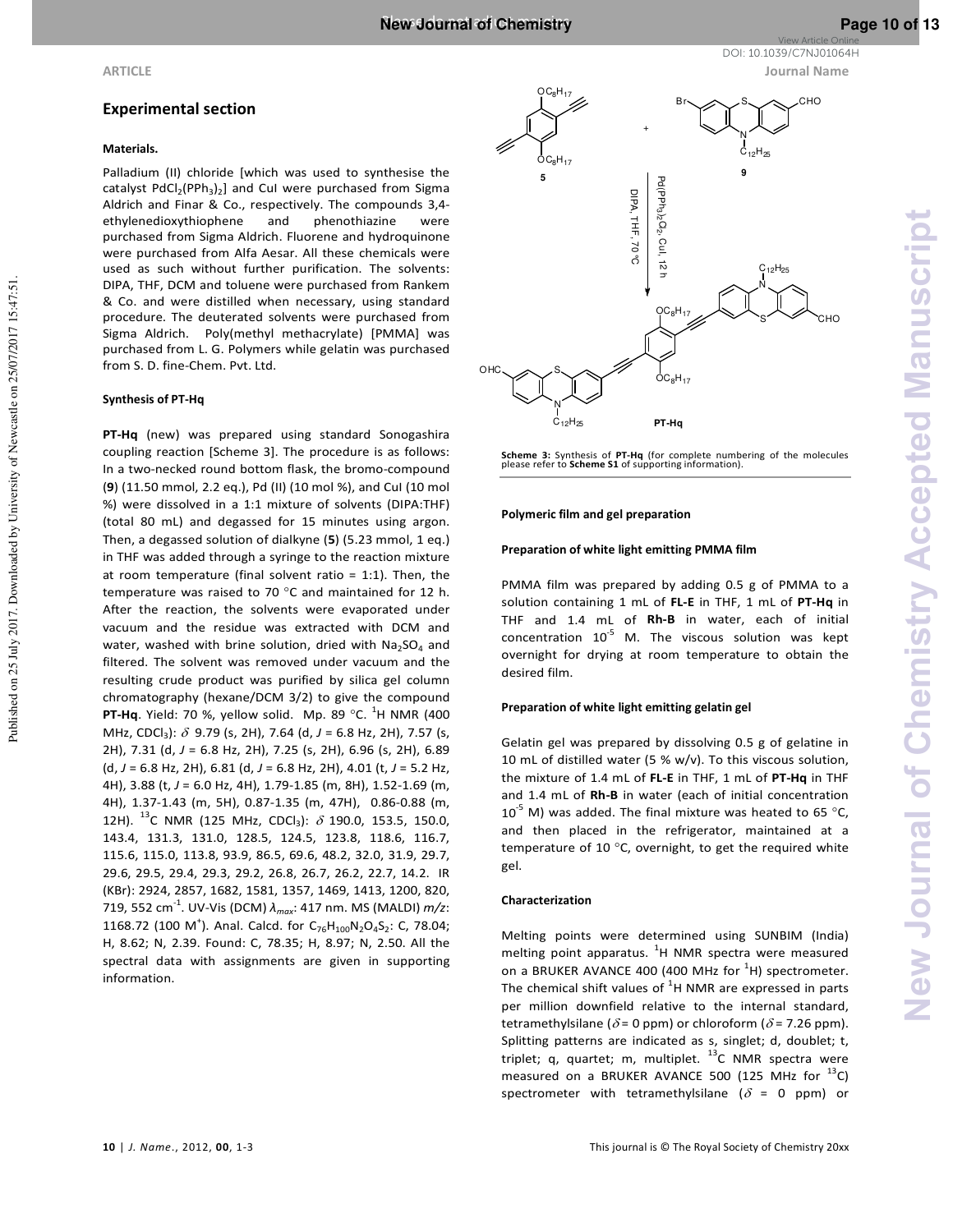chloroform-d ( $\delta$  = 77.0 ppm) as internal standard. Chemical shift values are given in parts per million downfield relative to the internal standard. UV-Visible absorption spectra were recorded on JASCO V-630 spectrophotometer. Fluorescence spectra and Quantum yield were measured on FLUOROMAX 4 (Horiba Jobin Yon). Infrared spectra (IR) were recorded on a JASCO FTIR–4500 spectrometer. Elemental analysis was carried out with PERKIN-ELMER CHN-2400 analyzer. The SEM images were recorded using an FEG Quanta 400 scanning electron microscope (electron acceleration voltage was 3 kV). Electrochemical analyses were carried out with a CHI 660D instrument using glassy carbon, silver electrodes (Ag/AgCl, Ag/AgNO<sub>3</sub>) and platinum wire as working, reference and counter electrodes, respectively.

### **Acknowledgements**

This work was supported by Indian Institute of Technology, Madras (IITM), India. Timely help from Suraj Kumar Panigrahi in lifetime studies is heartily acknowledged.

### **References**

Published on 25 July 2017. Downloaded by University of Newcastle on 25/07/2017 15:47:51.

Published on 25 July 2017. Downloaded by University of Newcastle on 25/07/2017 15:47:51

- **1** M. C. Gather, A. Kohnen and K. Meerholtz, *Adv. Mater*., 2011, **23**, 233-248.
- **2** M. Chen, Y. Zhao, L. Yan, S. Yang, Y. Zhu, I. Murtaza, G. He, H. Meng and W. Huang, *Angew. Chem. Int. Ed.,* 2016, **55**, 1-7.
- **3** S. Mukherjee, and P. Thilagar, *Dyes Pigm*., 2014, **110**, 2- 27.
- **4** B. D`Andrade and S. R. Forrest, *Adv. Mater*., 2004, **16**, 1585-1595.
- **5** Y. Liu, M. Nishiura, Y. Wang and Z. Hou, *J. Am. Chem. Soc*., 2006, **128**, 5592-5593.
- **6** A. Kohnen, N. Riegel, J. H. W. M. Kremer, H. Lademann, D. C. Muller and K. Meerholz, *Adv. Mater*., 2009, **21**, 879- 884.
- **7** T. Tsujimura, *OLED Display Fundamentals and Applications*, Wiley-VCH. 2012.
- **8** H. Wang, Q. Dong, J. Li, X. Fang, Y. Hao, H. Xu, B. Xu and W. Y. Wong, *J. Inorg. Organomet. Polym*., 2014, **24**, 201- 207.
- **9** P. Malakar, D. Modak and E. Prasad, *Chem. Commun*., 2016, **52**, 4309-4312.
- 10 J. Liu, *Spectrochim. Acta Mol. Biomol. Spectrosc.,* 2015, **149**, 48-53.
- 11 B. Zhang, L. Liu and Z. Xie, *Isr. J. Chem*., 2013, **53**, 897-917.
- 12 M. Kasha, *Discuss. Faraday Soc.,* 1950, **9,** 14-19.
- 13 Z. H. Guo, Z. K. Jin, J. Y. Wang and J. Pie, *Chem. Commun*., 2014, **50**, 6088-6090.
- 14 P. Xue, B. Yao, J. Sun, Q. Xu, P. Chen, Z. Zhang and R. Lu, *J. Mater. Chem. C,* 2014, **2**, 3942-3950.
- 15 T. Jadhav, B. Dhokale, S. M. Mobin and R. Misra, *J. Mater. Chem. C,* 2015, **3**, 9981-9988.
- 16 X. H. Jin, C. Chen, C. X. Ren, L. X. Cai and J. Zhang, *Chem. Commun*., 2014, **50**, 15878-15881.
- 17 H. V. Huynh, X. He and T. Baumgartner, *Chem. Commun*., 2013, **49**, 4899-4901.
- 18 D. Liu, Z. Zhang, H. Zhang and Y. Wang, *Chem. Commun*., 2013, **49**, 10001-10003.
- **19** E. M. G. Frutos, *J. Mater. Chem. C,* 2013, **1**, 3633-3645.
- **20** L. Zhang, Y. Che and J. S. Moore, *Acc. Chem. Res*., 2008, **41**, 1596-1608.
- **21** X. Liu, D. Xu, R. Lu, B. Li, C. Qian, P. Xue, X. Zhang and H. Zhou, *Chem. Eur. J.,* 2011, **17**, 1660-1669.
- **22** P. Kumar, S. Soumya and E. Prasad, *ACS Appl. Mater. Interfaces,* 2016, **8***,* 8068-8075.
- 23 P. Pallavi, S. Bandyopadhyay, J. Louis, A. Deshmuk and A. Patra, *Chem. Commun*., 2017**, 53,** 1257-1260.
- 24 J. Zhao, S. Ji, Y. Chen, P. Guo and P. Yang, *Phys. Chem. Chem. Phys*., 2012, **14**, 8803-8817.
- 25 S. Achelle, J. R. Lopez, C. Katan and F. R. Guen, *J. Phys. Chem. C* 2016, **120**, 26986-26995.
- 26 R. Chakrabarty, P. S. Mukherjee and P. J. Stang, *Chem. Rev*., 2011, **111**, 6810-6918.
- 27 W. C. Geng, Y. C. Liu, Y. Y. Wang, Z. Xu, Z. Zheng, C. B. Yang and D. S. Guo, *Chem. Commun.,* 2017, **53**, 392-395.
- **28** Y. T. Lee, Y. T. Chang, C. T. Chen and C. T. Chen, *J. Mater. Chem. C,* 2016, **4**, 7020-7025.
- **29** S. Samanta, U. Manna and G. Das, *New J. Chem.,* 2017, **41**, 1064-1072.
- **30** P. Bairi, B. Roy, P. Chakraborty and A. K. Nandi, *ACS Appl. Mater. Interfaces,* 2013**, 5**, 5478-5485.
- 31 T. Pullerits and V. Sundstrom, *Acc. Chem. Res.,* 1996, **29**, 381-389.
- 32 K. V. Rao, K. K. Datta, M. Eswaramoorthy and S. J. George, *Chem. Eur. J*., 2012, **18**, 2184-2194.
- **33** V. Singh and A. K. Mishra, *Sci. Rep*., 2015, **5**, 11118.
- **34** D. K. Maiti, R. Bhattacharjee, A. Datta and A. Banerjee, *J. Phys. Chem. C,* 2013, **117**, 23178-23189.
- **35** V. Anand, E. Ramachandran and R. Dhamodharan, *J. Polym. Sci. Part A: Polym. Chem.* 2016, **54**, 2774-2784.
- **36** J. Lee, J. H. Cho, N. S. Cho, D. H. Hwang, J. M. Kang, E. Lim, J. I. Lee and H. K. Shim, *J. Polym. Sci. Part A: Polym. Chem*., 2006, **44**, 2943-2954.
- 37 B. B. Carbas, A. Kivrak and A. M. Onal, *Electrochim. Acta*., 2011, **58**, 223-230.
- **38** R. Wang, W. Z. Wang, G. Z. Yang, T. Liu, J. Yu and Y. Jiang, *J. Polym. Sci. Part A: Polym. Chem*., 2008, **46**, 790-802.
- **39** K. Lin, S. Zhen, S. Ming, J. Xu and B. Lu, *New J. Chem*., 2015, **39**, 2096-2105.
- 40 Y. Karzazi, *J. Mater. Environ*. *Sci*., 2014, **5***,* 1-12.
- 41 N. A. Rice and A. Adronov, *Macromolecules,* 2013, **46**, 3850-3860.
- 42 A. Elscher, S. Kirchmeyer, W. Ovenich, U. Merker and K. Reuter, *PEDOT: Principle and Applications of an Intrinsically Conductive Polymer,* CRC Press*,* Taylor and Francis Group, 2010.
- 43 K. Takagi, E. Kawagita and R. Kouchi, *J. Polym. Sci. Part A: Polym. Chem*., 2014, **52**, 2166-2174.
- 44 L. Yang, J. K. Feng and A. M. Ren, *J. Org. Chem.,* 2005, **70**, 5987-5996.
- 45 G. Zhang, J. Sun, P. Xue, Z. Zhang, P. Gong, J. Peng and R. Lu, *J. Mater. Chem. C,* 2015, **3**, 2925-2932.
- 46 A. C. Grimsdale, *Curr. Org. Chem.*, 2010, **14**, 2196-2217.
- K. L. Chan, M. Sims, S. I. Pascu, M. Ariu, A. B. Holmes and D. D. C. Bradley, *Adv. Funct. Mater*. 2009, **19**, 2147-2154.
- 48 C. Poriel, N. Cocherel, J. R. Berthelot, L. Vignau and O. Jeannin, *Chem. Eur. J.*, 2011, **17**, 12631-12645.
- 49 Y. Li, T. Liu, H. Liu, M. Z. Tian and Y. Li, *Acc. Chem. Res*., 2014, **47**, 1186-1198.
- 50 G. J. Zhao, R. K. Chen, M. J. Sun, J. Y. Liu, G. Y. Li, Y. L. Gao, K. L. Han, X. C. Yang and L. Sun, *Chem. Eur. J.* 2008, **14,** 6935-6947.
- 51 J. Zhang, B. Xu, J. Chen, L. Wang and W. Tian, *J. Phys. Chem. C* 2013, **117**, 23117-23125.
- 52 F. B. Dias, S. Pollock, G. Hedley, L. O. Palsson, A. Monkman, I. I. Perepichka, I. F. Perepichka, M. Tavasli and M. R. Bryce, *J. Phys. Chem. C* 2006, **110**, 19329-19339.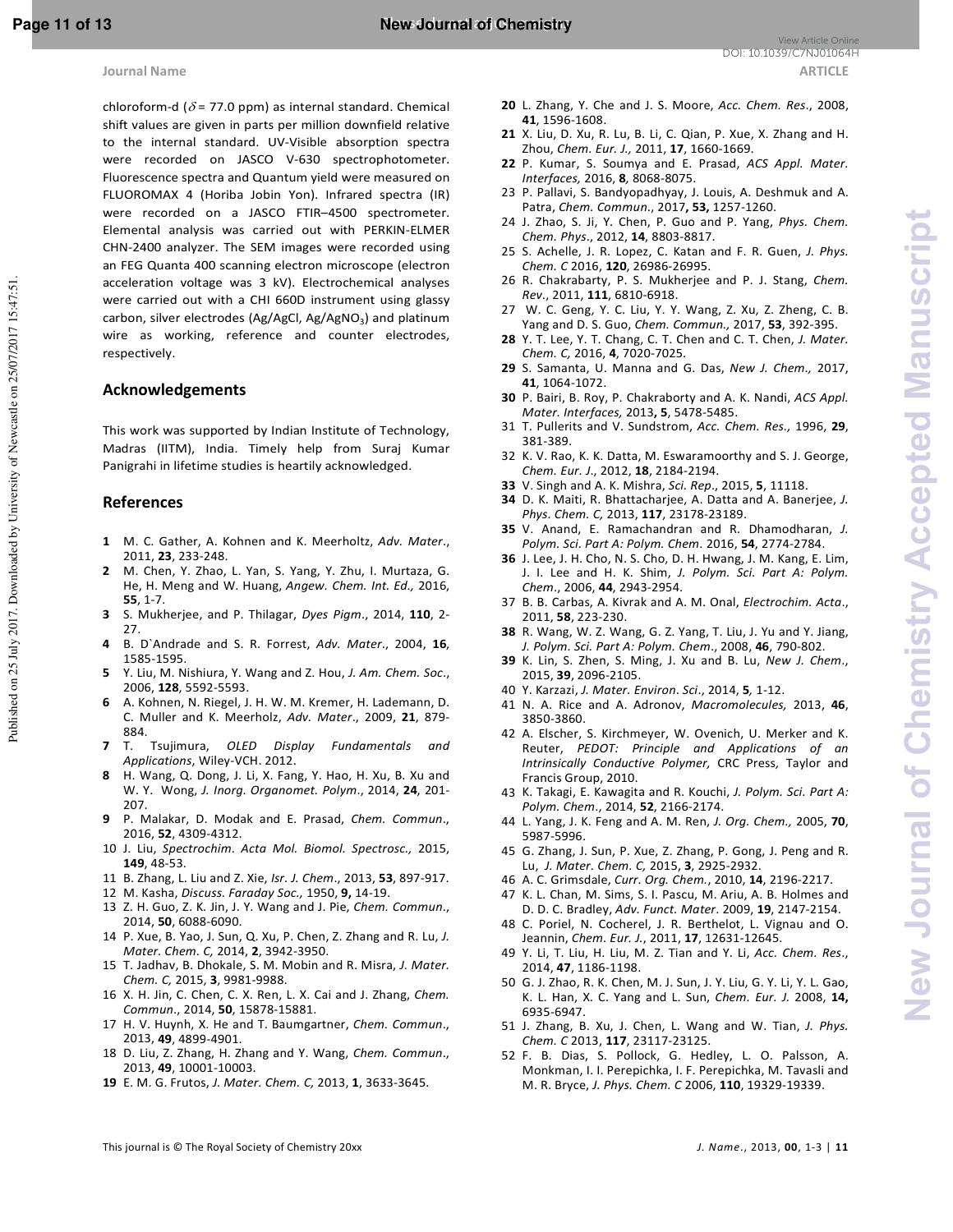- 53 C. Jia, S. X. Liu, C. Tanner, C. Leiggener, A. Neels, L. Sanguinet, E. Levillin, S. Leutwyler, A. Hauser and S. Decurtins, *Chem. Eur. J.* 2007,**13**, 3804-3812.
- 54 R. Hu, E. Lager, A. A. Aguilar, J. Liu, J. W. Y. Lam, H. H. Y. Sung, J. D. Williams, Y. Zhong, K. S. Wong, E. P. Cabrera and B. Z. Tang, *J. Phys. Chem. C* 2009, **113**, 15845-15853.
- 55 J. R. Lakowicz, *Principles of fluorescence spectroscopy*, 3rd ed., Springer: New York, 2006.
- **56** M. J. Snare, F. E. Treloar, K. P. Ghiggino and P. J. Thistlethwaite, *J. Photochem*., 1982, **18**, 335-346.
- **57** Y. Zhou, P. Peng, L. Han, W. Tian, *Synth. Met.* 2007, **157**, 502-507.
- **58** Y. Wang, X. Cheng, X. Yang and X. Yang, *J. Solution Chem*. 2006, **35**, 869-878.

Published on 25 July 2017. Downloaded by University of Newcastle on 25/07/2017 15:47:51